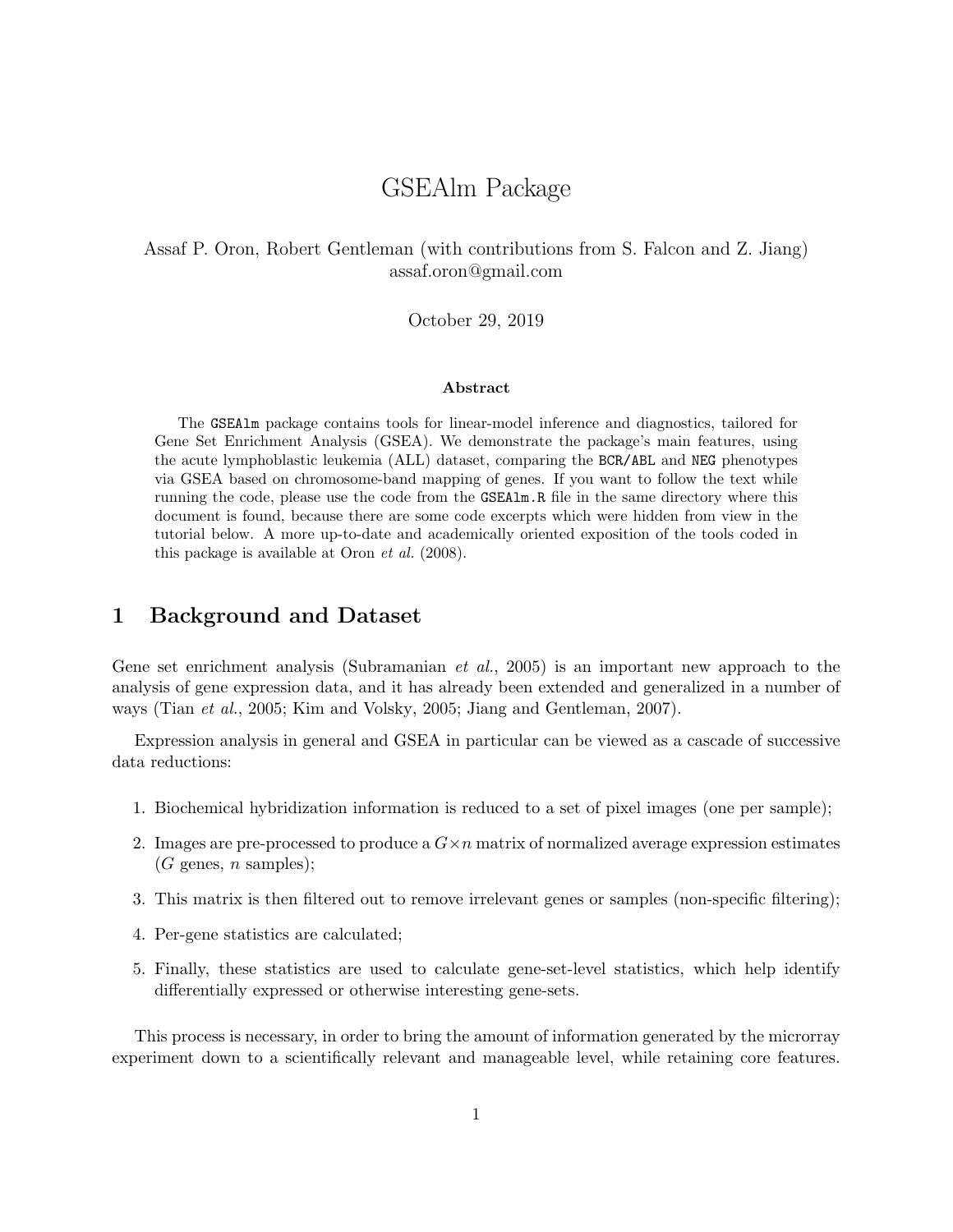However, given the immense extent of data reduction, it makes both theoretical and practical sense to find ways to check the process. This is where the linear-model toolset comes in handy.

A linear model assumes that the mean of the response variable has a linear relationship with the explanatory variable(s). In gene-expression terminology, the typical generic model could be written as:

$$
y_{gi} = \beta_{g0} + \sum_{j=1}^{p} X_{ij} \beta_{gj} + \epsilon_{gi},\tag{1}
$$

where

- $y_{gi}$  is the gene expression value of gene g in sample i;
- $\bullet$  p is the number of explanatory variables in the model;
- $\bullet$   $X_{ij}$  is the value of the j-th variable for the i-th sample. For dichotomous variables such as phenotype, one typically sets  $X$  to zero or one (e.g., NEG will be zero and BCR/ABL one);
- $\phi$   $\beta_{gj}$  is the true value of the effect of variable j upon the expression of gene g; and
- $\epsilon_{gi}$  is a random error ("noise"), often assumed to follow a normal distribution with mean zero and variance  $\sigma^2$ .

The data and model are used to calculate a fitted value for each observation, denoted as  $\hat{y}_{gi}$ . The residuals,  $e_{gi} \equiv y_{gi} - \hat{y}_{gi}$  can be naively seen as estimates for the random errors, but they play a far greater role as will be seen below.

Note that applying linear models to gene expression in the way outlined here, involves fitting the same model form to all genes separately and simultaneously.

We load the GSEAlm package. Then we load the data and perform some initial filtering. The example dataset is from a clinical trial in acute lymphoblastic leukemia (ALL). This dataset is available from Bioconductor, under the name ALL.

```
> library("GSEAlm")
```

```
> data(ALL)
> ### Some filtering;
> ### see explanation below code
> bcellIdx <- grep("^B", as.character(ALL$BT))
> bcrOrNegIdx <- which(as.character(ALL$mol.biol)
+ %in% c("NEG", "BCR/ABL"))
> esetA <- ALL[ , intersect(bcellIdx, bcrOrNegIdx)]
> esetA$mol.biol = factor(esetA$mol.biol) # recode factor
> ### Non-specific filtering
> esetASub <- nsFilter(esetA,var.cutoff=0.6,var.func=sd)$eset
```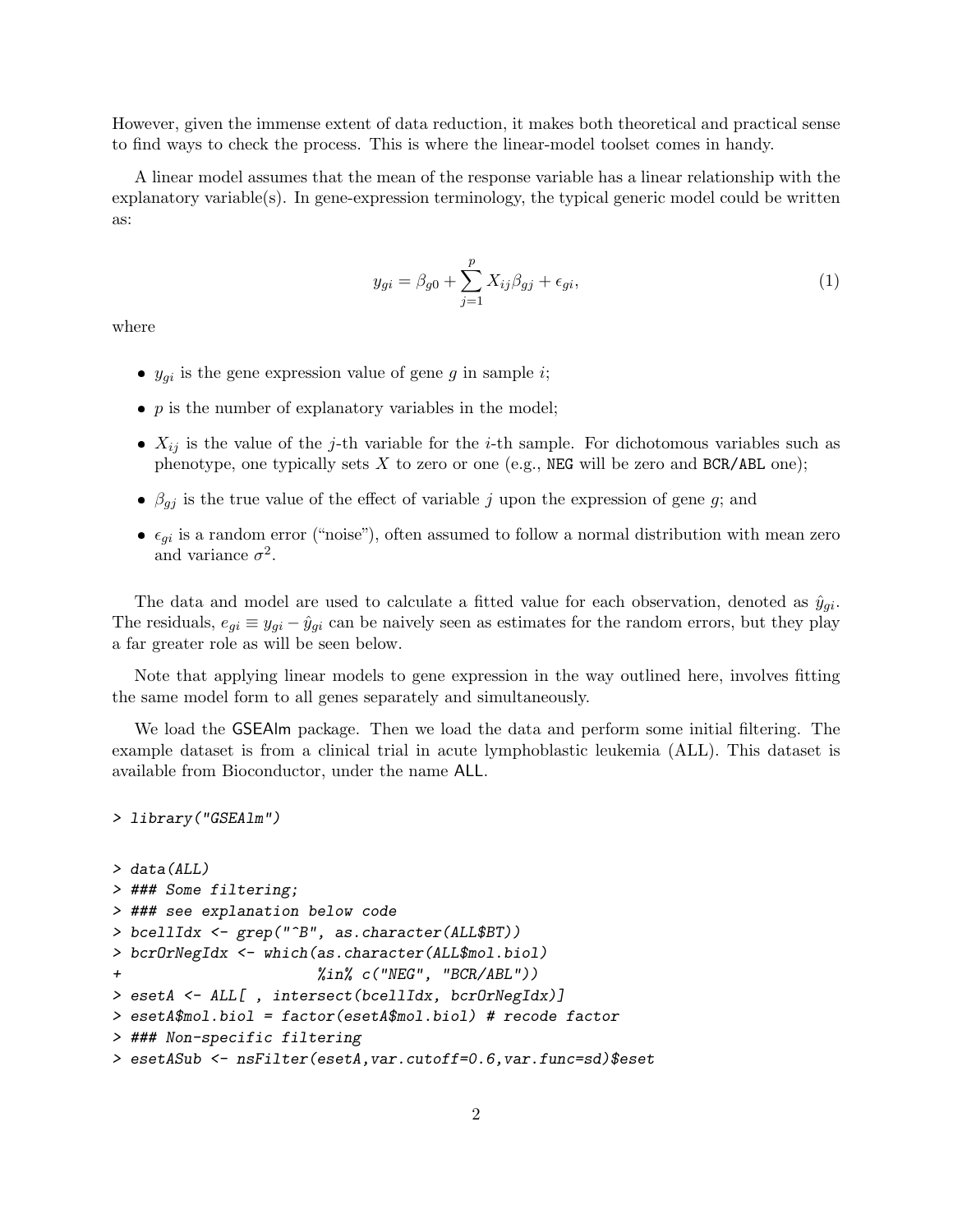The ALL dataset contains 12625 genes and 128 samples. We are interested, among other things, in comparing the BCR/ABL and NEG phenotypes, appearing under the mol.biol variable (hereafter: "the phenotype effect"). There are 79 samples with one of the two phenotypes; we remove all the rest. Standard non-specific filtering of genes was also performed in order to remove most of the unexpressed genes. The common assumption is that only about  $40\%$  of genes are expressed in typical tissues, and therefore we remove the 60% with less-variable expression across samples, using standard deviation as the threshold criterion. The filtered dataset contains 79 samples and 3434 unique genes.

Next we identify gene-sets based on chromosomal location. Such an analysis is of clinical interest, as ALL has been associated with chromosomal irregularities. We mapped the chromosomal location of each gene in the filtered dataset, using tools and methods described in Falcon and Gentleman (2008) and available in the Category package. The resulting gene-set structure is hierarchical, and can be represented as a tree graph. More details follow the code excerpt.

```
> minBandSize = 5
> haveMAP = sapply(mget(featureNames(esetASub), hgu95av2MAP),
                   function(x) !all(is.na(x)))
> workingEset = esetASub[haveMAP, ]
> entrezUniv = unlist(mget(featureNames(workingEset), hgu95av2ENTREZID))
> ### Creating incidence matrix and keeping the graph structure
>
> AgraphChr=makeChrBandGraph("hgu95av2.db",univ=entrezUniv)
> AmatChr = makeChrBandInciMat(AgraphChr)
> AmatChr3 = AmatChr[rowSums(AmatChr)>=minBandSize,]
> # Re-ordering incidence matrix columns
>
> egIds = sapply(featureNames(workingEset), function(x) hgu95av2ENTREZID[[x]])
> idx = match(egIds, colnames(AmatChr))
> AmatChr3 = AmatChr3[, idx]
> colnames(AmatChr3)=featureNames(workingEset)
> # Updating our graph to include only the bands that actually
> # appear in the matrix (doing it a bit carefully though...)
>
> # AmatChr3 = AmatChr[!duplicated(AmatChr),]
> AgraphChr3 = subGraph(c("ORGANISM: Homo sapiens", rownames(AmatChr3)), AgraphChr)
> # AgraphChr3 = subGraph(rownames(AmatChr3),AgraphChr)
>
```
There are 660 bands containing at least 5 genes, and there are 3434 genes mapped to such chromosome bands. To utilize our GSEAlm toolset, we need a chromosome-band incidence matrix: a matrix with as many rows as gene-sets, and as many columns as genes. Matrix elements are 1 if the gene belongs to the gene-set, and 0 otherwise. Rather than use the convenient single-step function MAPAmat to create this matrix, here we first create a hierarchical chromosome tree using makeChrBandGraph, and then generate the matrix from the tree using makeChrBandInciMat (all 3 functions are found in the Category package). This way we retain the tree in our working memory,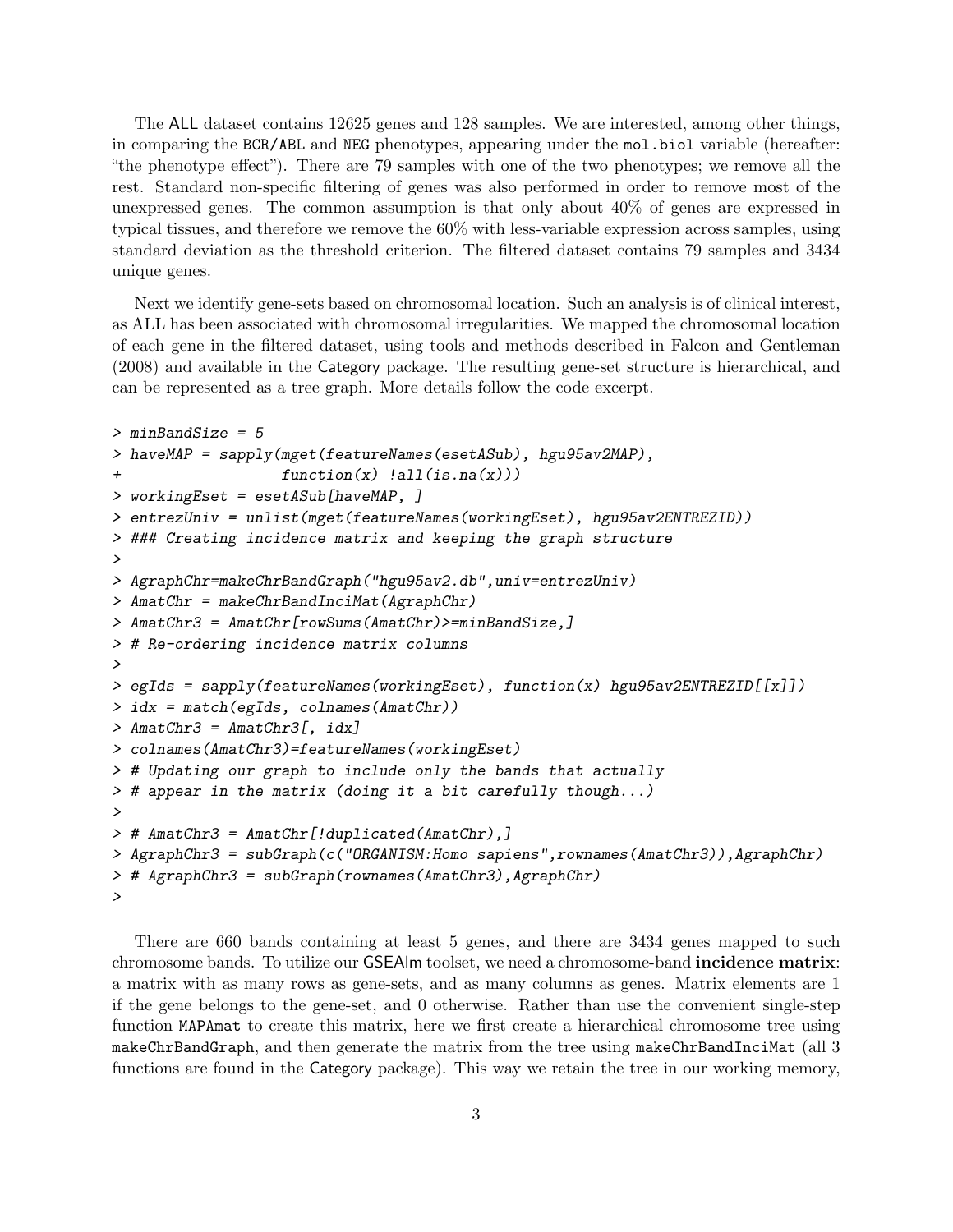which will prove useful down the road. Note that the tree's trunk begins with the species-identifying node ORGANISM:Homo sapiens, meaning that complete chromosomes are represented as the firstlevel branches.

#### 2 The t-Test as a Linear Model, and Basic Diagnostics

We arrive at step 4 of the data-reduction cascade outlined in the introduction: individual-gene statistics, which in our case are t-tests. A point often overlooked is that t-tests are identical to a linear model with a single dichotomous explanatory variable (hereafter: "factor"). This means that even for t-tests we can make use of linear-model tools. To demonstrate that the two approaches yield equivalent effect estimates, Fig. 1 plots the t-statistics produced by the rowttests function from the genefilter package, vs. the analogous statistics produced by a one-factor phenotype model using the lmPerGene function from the GSEAlm package. The values are identical except for a sign flip: the two functions have opposing conventions for factor level ordering (rowttests calculates "first in alphabetical order minus second", while lmPerGene uses the opposite which is similar to the lm default). In our particular application, the former convention makes more sense since the absence of mutation (i.e., "NEG") is a more natural reference. We therefore reverse factor level ordering, via the standard relevel function.

```
> 1mPhen <- 1mPerGene(workingEset,~mol.biol)
> ##fit the t-tests model
> tobsChr <- rowttests(workingEset,"mol.biol")
> ## fit it via the linear-model interface
> lmEsts = lmPhen$tstat[2,]
> plot (tobsChr$stat,lmEsts,main="The t-test as a Linear Model",
+ xlab="T-test t-statistic",ylab="One-Factor Linear Model t-statistic")
> ### Re-leveling the factor
>
> workingEset$mol.biol<-relevel(workingEset$mol.biol,ref="NEG")
> lmPhen <- lmPerGene(workingEset,~mol.biol)
> lmEsts = lmPhen$tstat[2,]
>
```
Using the linear-model function instead of just a  $t$ -test, enables us to directly calculate residuals. We have as many residuals as raw data points – in our case, 3434 by 79.

For the residual analysis, it is better to use normalized residuals, so that different genes will have similar magnitude. There are several ways to achieve this, producing normalized, internally-Studentized or externally-Studentized residuals (Cook and Weisberg, 1982). The getResidPerGene function allows for all these options (and also the raw un-normalized residuals), with externally-Studentized residuals being the default.

Arranging Studentized residuals by sample helps identify individual samples that tend to exhibit high or low expression levels. Similarly, we can look for samples with noticeably more or less variable residuals. If a particular sample is systematically different from the rest, one may suspect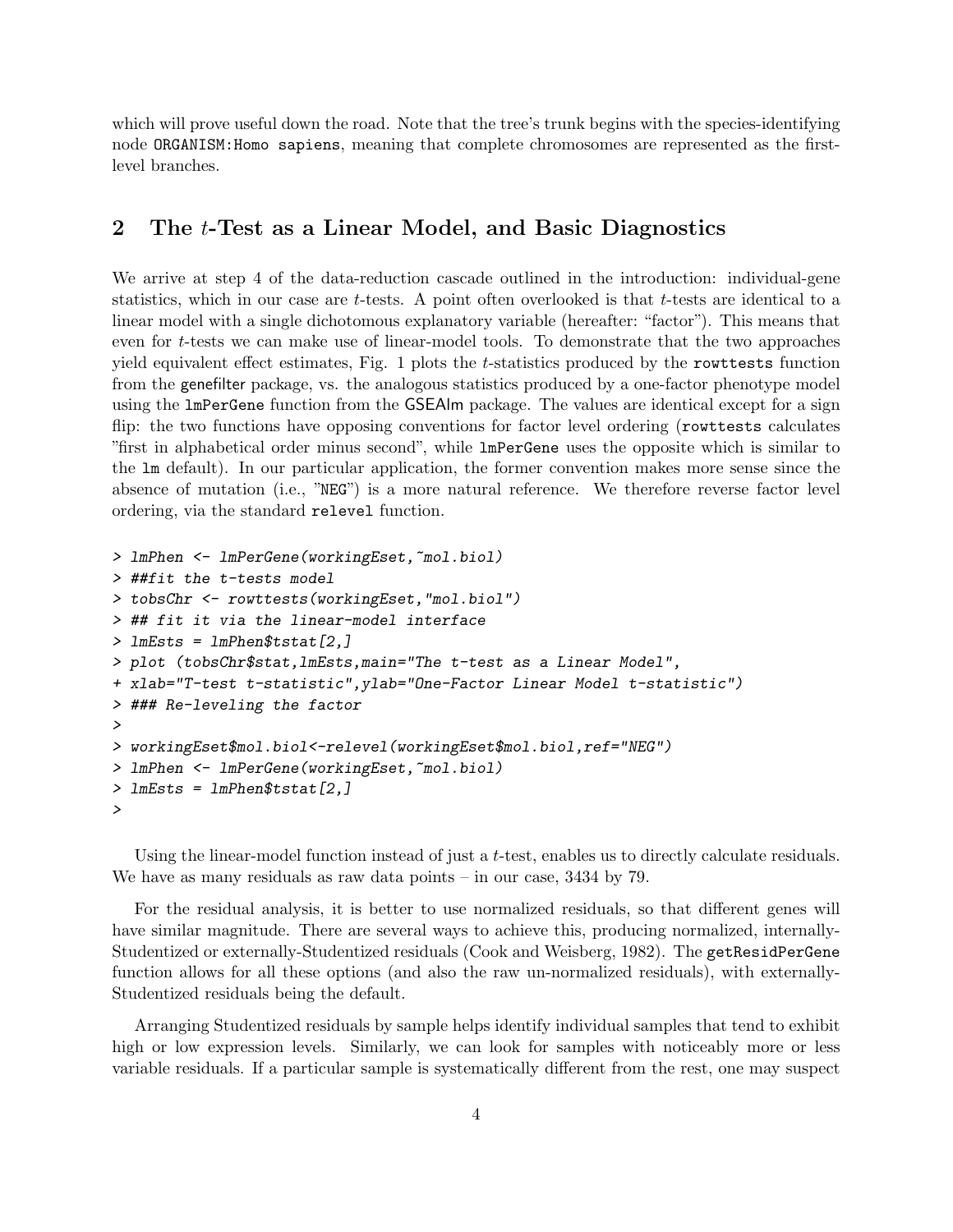**The t−test as a Linear Model**



Figure 1: T-statistics for gene-level phenotype effect, from the rowttests and lmPerGene functions, plotted against each other.

imperfect normalization or other technical issues. Otherwise, this may indicate some real underlying phenomena.

Fig. 2 summarizes all Studentized residuals by sample (one box per sample), arranged by phenotype, using the resplot function. Several samples catch the eye, especially in the NEG phenotype (left) where the residuals from samples 68001, 28001 and 16009 are predominantly negative. In the BCR/ABL phenotype (right), residuals from sample 84004 appear to be systematically higher than all the rest. Note that these features are **not** evident from boxplots of raw expression intensities.<sup>1</sup>

Note that  $lmPerGene$  also allows for an intercept-only model (by omitting the formula) – so you can examine residuals for patterns even without assuming any phenotype effect.

```
> lmPhenRes <- getResidPerGene(lmPhen)
> resplot(resmat=exprs(lmPhenRes),fac=workingEset$mol,cex.main=.7,cex.axis=.6,
+ horiz=TRUE,lims=c(-5,5),xname="",col=5,cex=.3)
>
```
## 3 Gene-Set Residuals

We proceed to the next GSEA step: producing summary statistics of the phenotype effect by chromosome band. There are several ways, all roughly equivalent, to achieve this (Subramanian et al., 2005; Jiang and Gentleman, 2007; Efron and Tibshirani, 2008). Here we chose the statistic of Jiang and Gentleman (2007) (hereafter, "the J-G statistic"), for having the simplest theoretical properties, and for other reasons that will become apparent shortly.

 $1$ To see this, try replacing variable lmPhenRes by workingEset in the 'resplot' command below; you'll also need to remove the constraint lims=c(-5,5).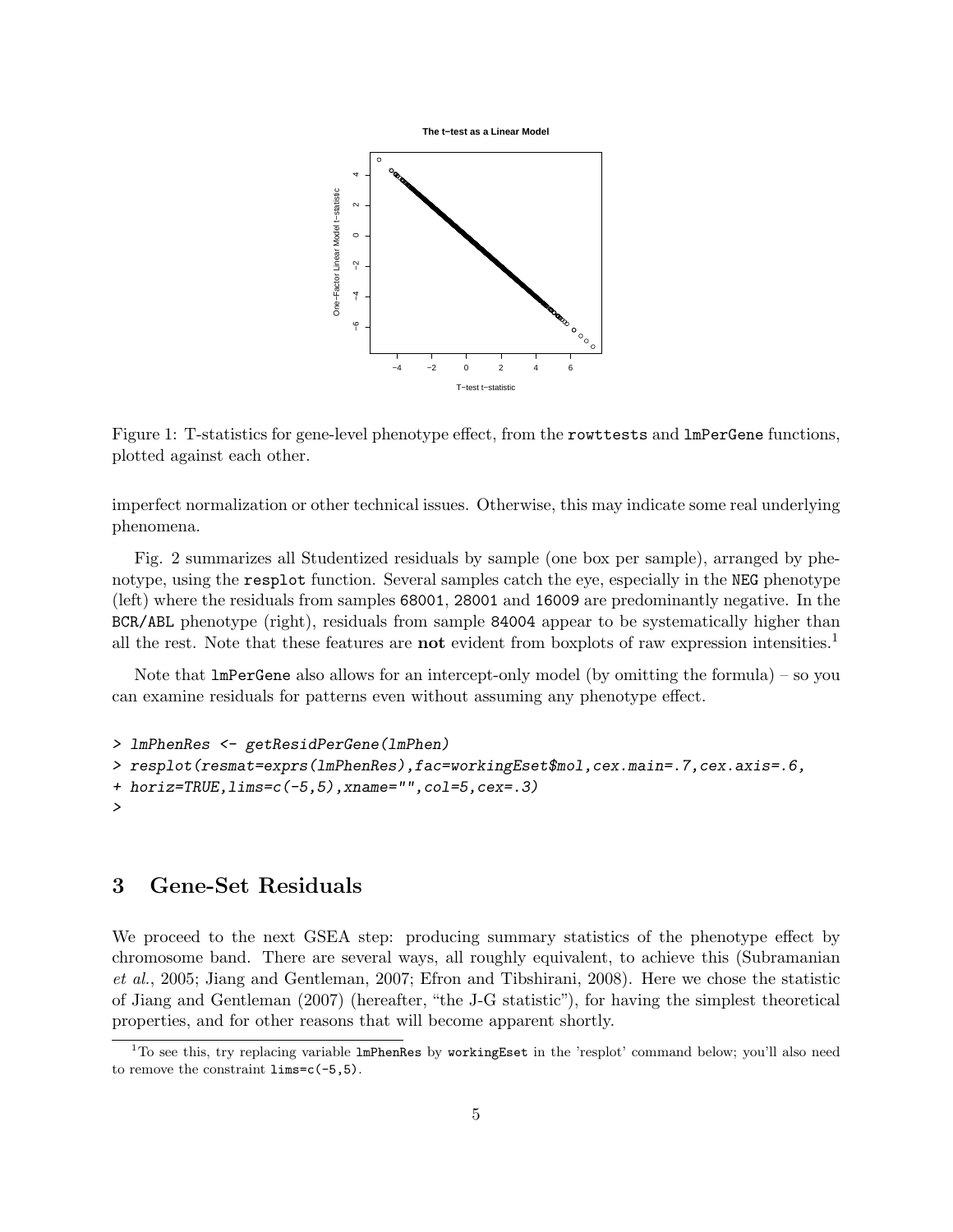

All BCR/ABL Residuals by Sample (3434 Genes)

Figure 2: Raw residuals from a linear model of gene expression on phenotype for all genes of the filtered ALL dataset, grouped by sample and arranged by phenotype (NEG on left, BCR/ABL on right).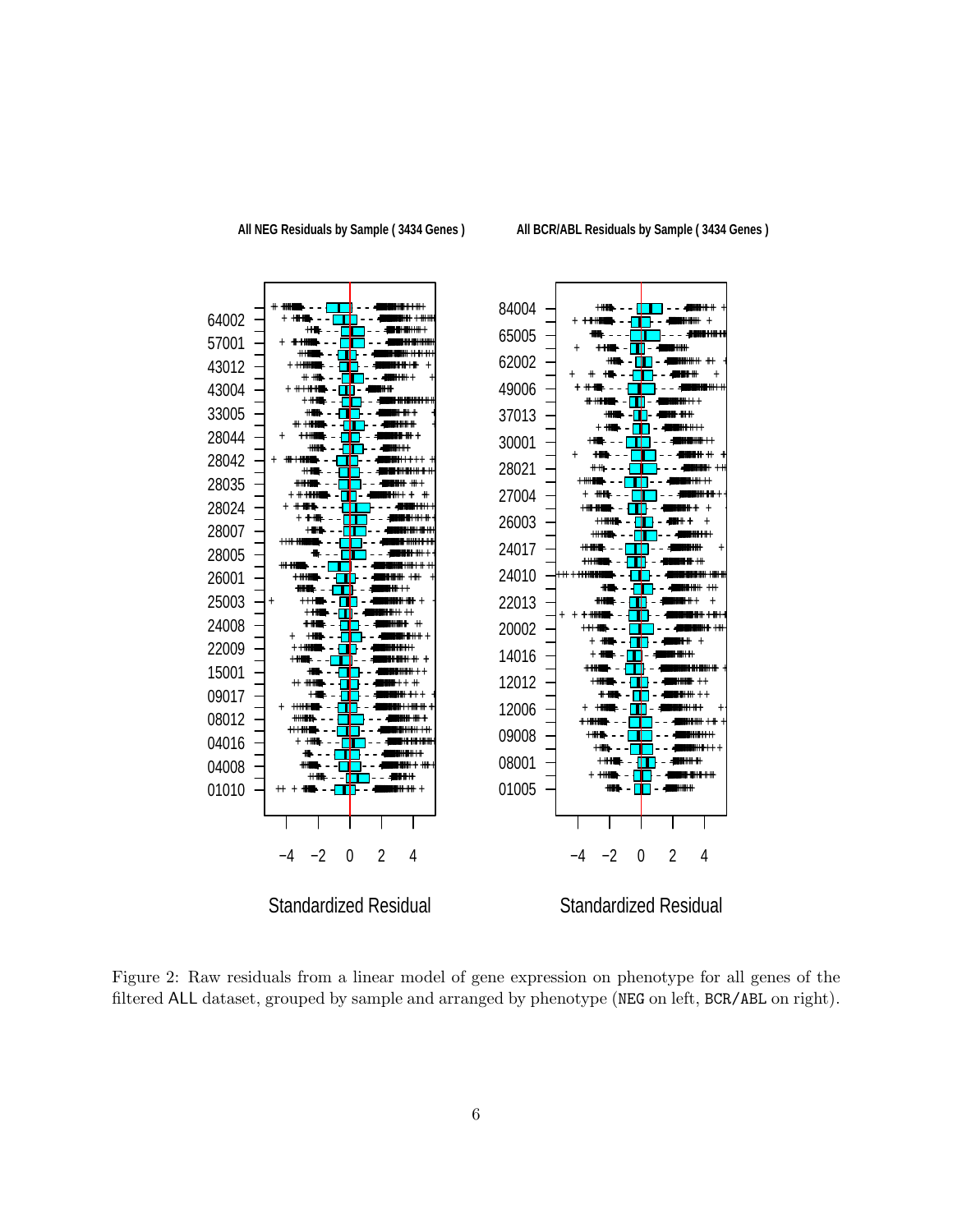The J-G statistic can be defined as

$$
\tau_S = \sum_{g \in S} \left( t_g - t_{ref} \right) / \sqrt{|S|},\tag{2}
$$

where  $t_q$  is the phenotype-effect t-statistic for gene g,  $t_{ref}$  is some estimate of the overall mean shift (e.g., the median of all t-statistics in the experiment) and  $|S|$  is the size of gene set S. Since gene-gene correlations may induce a size effect on  $\tau<sub>S</sub>$  (Oron and Gentleman, forthcoming), and since the sample size is large enough, we recommend basing inference upon phenotype-label ("column") permutation p-values rather than upon comparing  $\tau<sub>S</sub>$  to standard Normal or t distributions. Function gsealmPerm provides a reasonably fast implementation of this test for all chromosome bands simultaneously. We skip this test for now, and focus on diagnostics instead.

Similarly to the gene-set statistics, we can create gene-set aggregate residuals by sample, using a formula analogous to (2):

$$
r_{Si} = \sum_{g \in S} r_{gi} / \sqrt{|S|},\tag{3}
$$

where  $r_{qi}$  is the Studentized residual from sample i and gene g. We will refer to the  $r_{Si}$  as "GS residuals". Both GS main effect statistics and GS residuals can be generated from individual-gene information, using the GSNormalize function.

Figure 3 displays a heatmap of the  $r_{Si}$ , with chromosome bands in rows and samples in columns. Red indicates positive values and blue negative values. Only the lowest possible hierarchical level in each chromosome band (subject to the constraint of at least 5 genes) was used, in order to avoid redundancies and overlap-related distortions. Since we retained the chromosome's tree structure, this is easily achieved using the leaves function from the graph package. Both rows and columns were simultaneously re-ordered to identify clusters with highly correlated residual patterns. Note that we prefer to measure similarity via correlation, rather than Euclidean distance which is the default for the heatmap function. This is because we are interested in finding groups of samples (or chromosome bands) that exhibit the same qualitative behavior with respect to the dataset's baseline.

```
> ## now we are going to aggregate residuals over chromosome bands
>
> stdrAchr=GSNormalize(exprs(lmPhenRes),AmatChr3)
> #rAchr = AmatChr3 %*% exprs(lmPhenRes)
> #rAsqrSums = sqrt(rowSums(AmatChr3))
> #stdrAchr = sweep(rAchr, 1, rAsqrSums, FUN="/")
> # brColors <- ifelse(colnames(stdrAchr) %in% branch1,"brown", "grey")
> # molColors <- ifelse(workingEset$mol=="BCR/ABL","brown", "grey")
> kinetColors <- ifelse(workingEset$kinet=="hyperd.","brown", "grey")
> onecor=function(x) as.dist(1-cor(t(x))) # To get correlation-based heatmap
> ### In the heatmap we only use the lowest-level bands, or "leaves" of the graph
```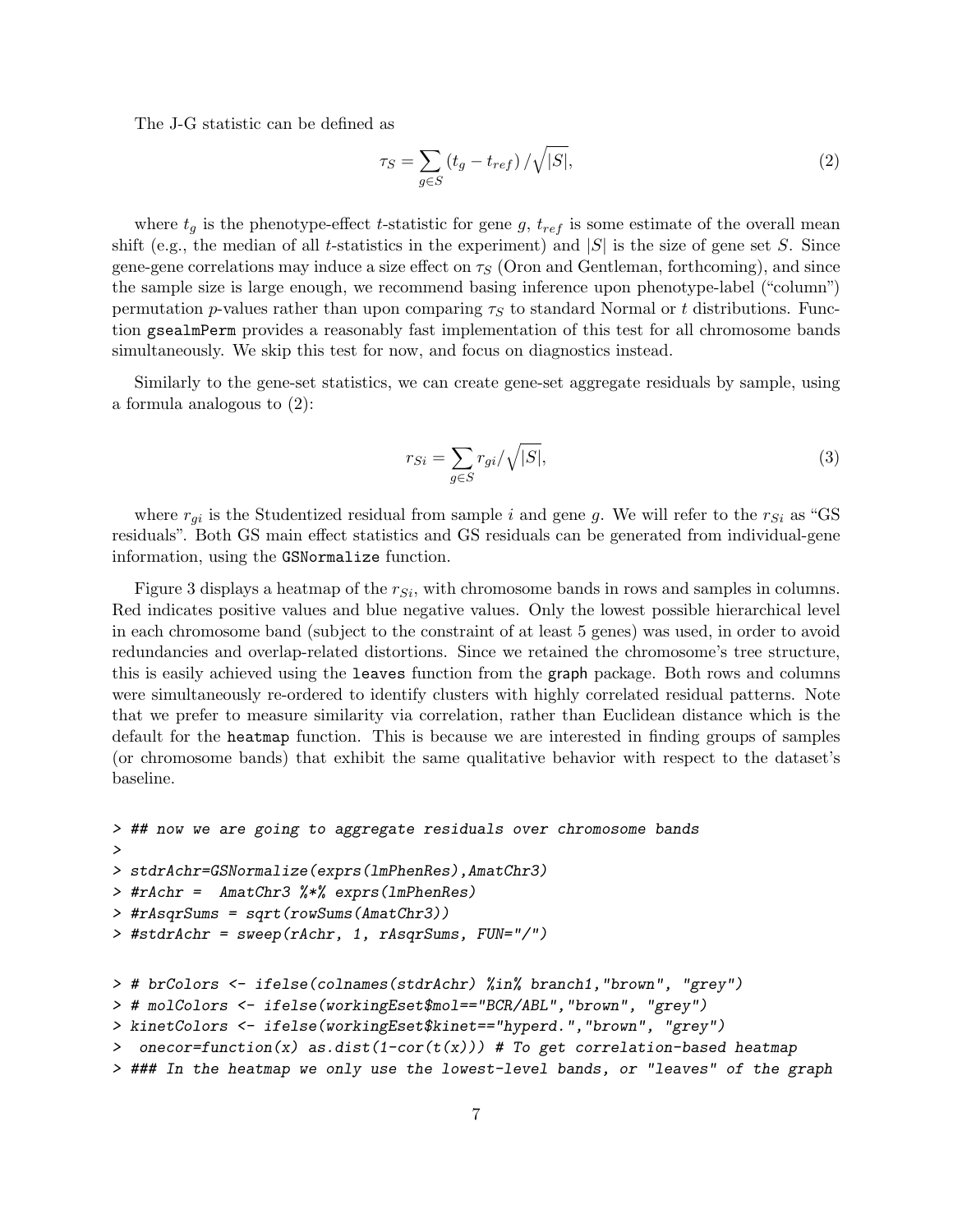```
>
> ChrLeaves=leaves(AgraphChr3,"out")
> ### for safety
> ChrLeaves=ChrLeaves[ChrLeaves %in% rownames(AmatChr3)]
> LeafGenes=which(colSums(AmatChr3[ChrLeaves,])>0)
> bandHeatmap=heatmap(stdrAchr[ChrLeaves,],scale="row",col = HMcols,
+ ColSideColors=kinetColors,keep.dendro=TRUE,distfun=onecor,
+ labRow=FALSE,xlab="Sample",ylab="Chromosome band")
```
Fig. 3 exhibits some intriguing patterns. First, one of the samples identified above as having low residuals – 28001 – catches the eye as a narrow predominantly-blue vertical strip, again suggesting a technical normalization issue with this sample.

More interesting from a modeling perspective is the apparent block or checkerboard pattern of the heatmap. This pattern indicates a potential association between certain samples and the expression level of certain chromosomal locations, an association not explained by phenotype.

A skeptic might ask whether perhaps the block pattern is only an artifact of the heatmap's graphical method, which allows for grouping and reordering of both rows and columns. For this purpose, Fig. 4 displays the heatmap of a similarly sized, randomly-generated dataset. Since from the residual plot on Fig. 2 we know that different samples are prone to some normalization-related offset, the data were generated by superimposing independent errors on sample-specific baselines that (randomly) differ between columns. This error structure generates a heatmap with strong vertical features. On the other hand, in the absence of any real correlation between gene-sets and expression, horizontal features, if any, are mild and localized – and therefore there is no apparent block pattern.

So it seems that there may be unaccounted-for factors associated with groups of chromosome bands. Among the 21 descriptive variables available for each sample, we found the "kinet" variable to be strongly correlated with the observed pattern. This variable indicates whether the samples exhibit hyperdiploidy, i.e., having substantially more than 46 chromosomes. Clearly, this property could be associated with increased expression of certain chromosomes – and if there are specific hyperdiploidy patterns common in ALL, this could help explain the block pattern of Fig. 3. The kinet variable is illustrated as a colored band at the top of the heatmap, with red indicating hyperdiploid samples, grey diploid samples, and white samples with unknown status. Even though hyperdiploid subjects are less than a quarter of the sample size, they form a strong majority in a cluster of samples characterized by predominantly negative residuals over most chromosome bands, and strongly positive residuals over the remaining bands.

We conclude that adding "kinet" to the model may be an idea worth pursuing. It should be noted, though, that while such a model expansion might help account for most of the block pattern, it will not be of any use for minority members – especially the 6 diploid samples in "sample cluster 1", and the 8 hyperdiploid samples not belonging to either cluster. Hence, some remnant (or a milder mirror-image) of the block pattern would probably still show after model expansion.

Another factor of interest, which can be used as a benchmark because it certainly plays a role in the expression of some genes, is sex. We conclude that adding sex, too, as a covariate in the model may be of use (a more detailed discussion of Y-chromosome expression and sex assignment in this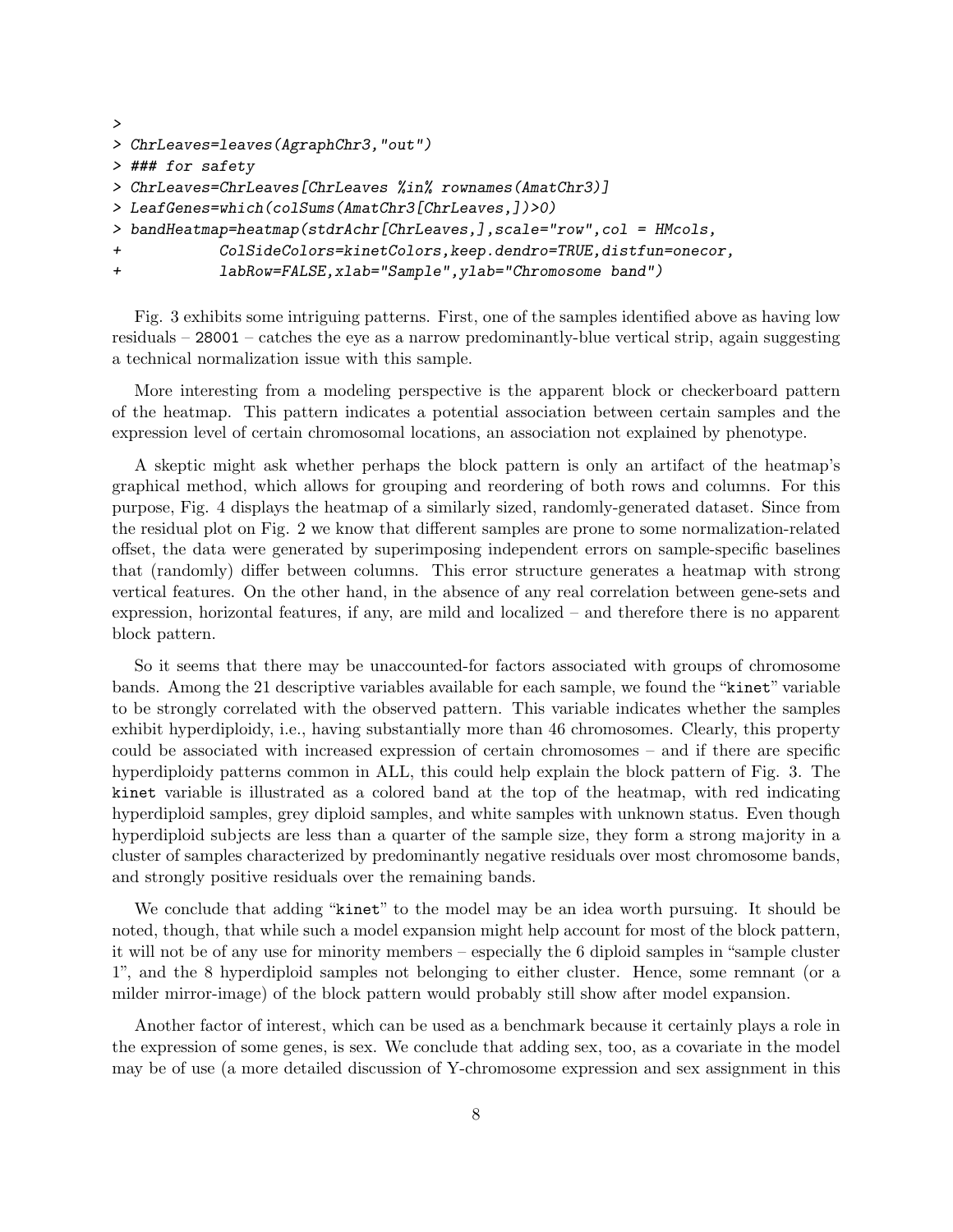

Figure 3: GS residuals from the linear model of gene expression on phenotype for each chromosome band (row) and sample (column). Red colors indicate positive residuals, and blues indicate negative residuals. Both rows and columns are clustered according to a correlation-based similarity measure. The colored band above the map indicates the value of the kinet variable – grey for diploid, red for hyperdiploid and white for unknown.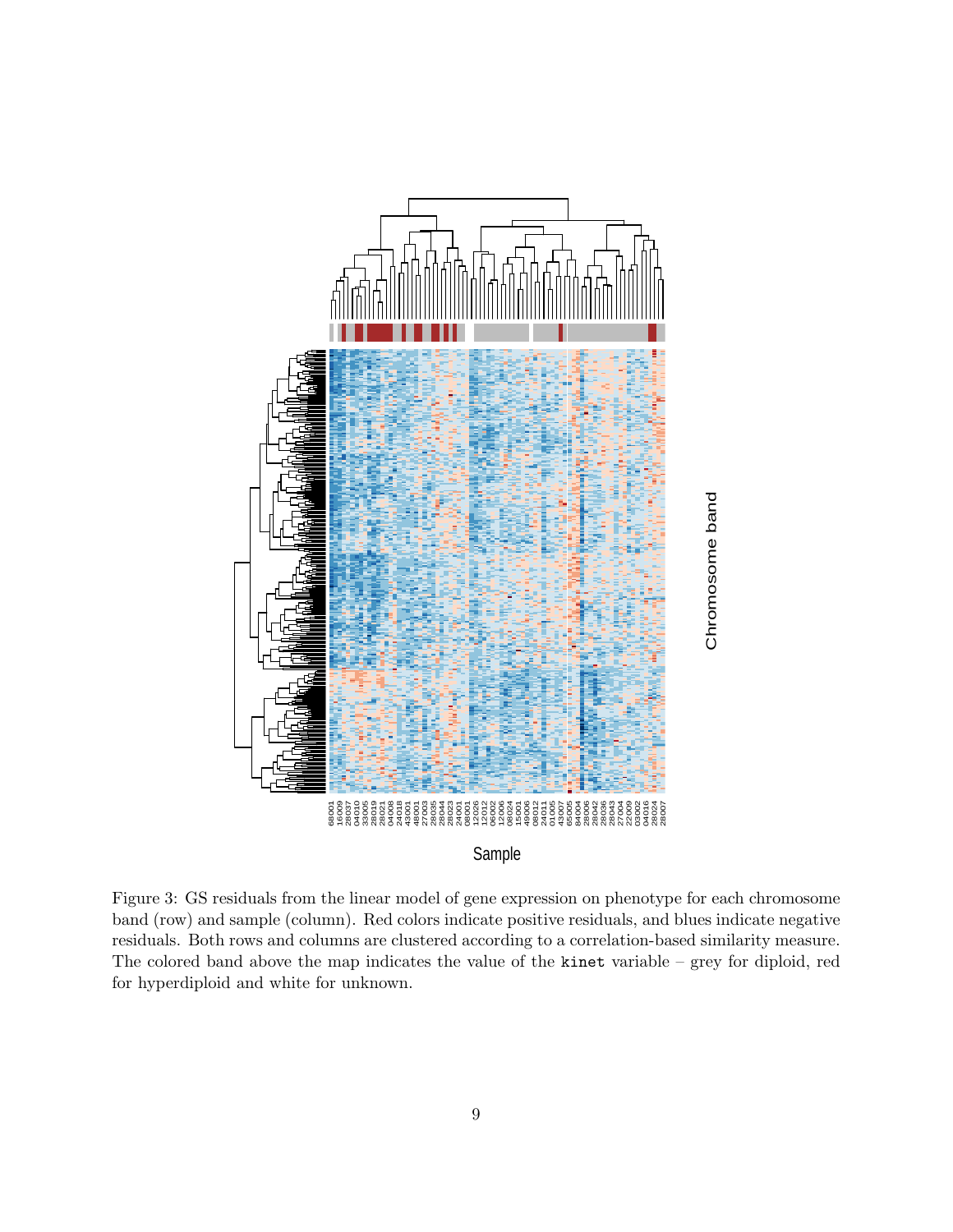

### Sample

Figure 4: Randomly generated GS residuals with a different baseline for each sample (column). Sample baselines were generated from an exponential distribution, and individual-point noise from a normal distribution. Otherwise, layout and details are identical to those of Fig. 3.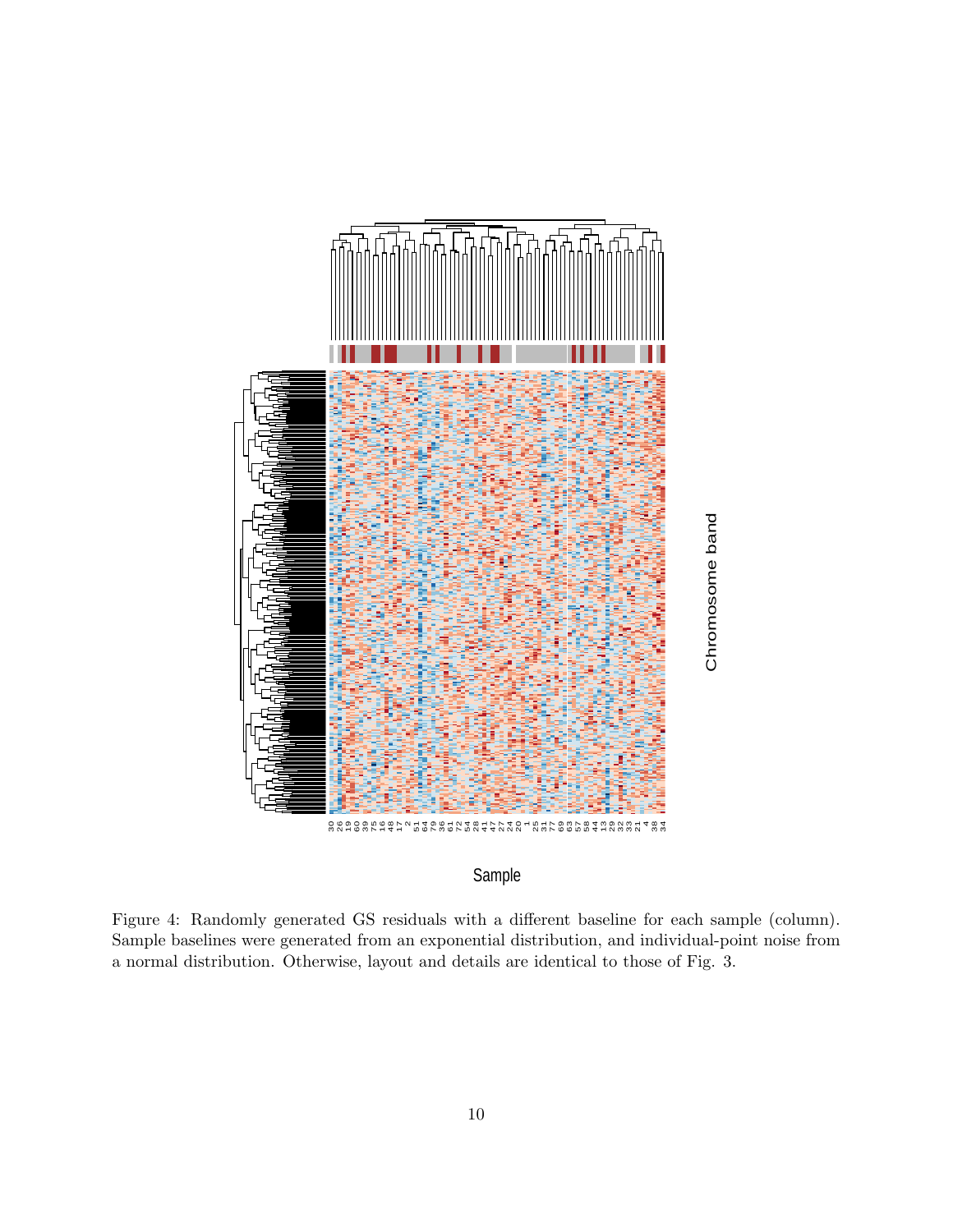dataset is found in Oron et al. (2008)).

### 4 GSEA and Diagnostics, Using a 3-Variable Model

The previous section's findings suggest a 3-variable model with phenotype, hyperdiploidy and sex; we'd like to implement it using lmPerGene. There are 4 samples with missing data for this model; we can either give them up and use the remaining 75, or impute the data by artificially filling the missing values, and thus retain all 79 samples. Here we choose the former, mostly because it is very unclear whether to assign sample 25006 as diploid or hyperdiploid. However, if one chooses to impute, the following code excerpts creates a mirror expressionSet object named imputeEset; substitute for workingEset in all subsequent code to see the difference (there should be some difference in residual patterns, but very little in bottom-line inference).

```
> sampleIDs=rownames(pData(workingEset))
```

```
> imputeEset=workingEset
```

```
> imputeEset$sex[is.na(workingEset$sex)] <- 'M'
```

```
> imputeEset$kinet[is.na(workingEset$kinet)] <- 'dyploid'
```
- > ### This is the questionable sample; try once as diploid
- > ### (by skipping the following line), and once as hyperdiploid
- > imputeEset\$kinet[which(sampleIDs=="25006")]<-'hyperd.'

We continue with the original (un-imputed) dataset;  $lmPerGene$  as a default removes samples with missing observations, just like  $\text{lm}$ . We also generate residuals, GS  $\tau$  statistics and GS residuals.

```
> lmExpand <- lmPerGene(workingEset, ~mol.biol+sex+kinet)
```

```
> lmExpandRes <- getResidPerGene(lmExpand,type="extStudent")
```

```
> lmExpandTees <- t(lmExpand$tstat[2:4,])
```

```
> lmExpandBandTees<-GSNormalize(lmExpandTees,AmatChr3)
```

```
> GSresidExpand=GSNormalize(exprs(lmExpandRes),AmatChr3)
```
The GS residual heatmap is shown on Fig. 5. The patterns are more predominantly vertical than in Fig. 3, but not as exclusively vertical as in Fig. 4. Most of the remnant patterns resembling Fig. 3's blocks seems to be related to minority members, as explained earlier. Hyperdiploidy (depicted on the top bar) does not appear to be associated with any sample cluster anymore.<sup>2</sup>

```
> kinetColors2 <- ifelse(lmExpandRes$kinet=="hyperd.","brown", "grey")
```

```
> bandHeatmapExp=heatmap(GSresidExpand[ChrLeaves,], scale="row",col = HMcols,
```

```
+ ColSideColors=kinetColors2,keep.dendro=TRUE,distfun=onecor,
```

```
+ labRow=FALSE,xlab="Sample",ylab="Chromosome band")
```
<sup>&</sup>lt;sup>2</sup>Note that we have to be a bit careful in setting up the heatmap, since we have 4 columns less than in the single-factor one; we take advantage of the fact that residuals are an expressionSet type object to redefine the color vector on the top bar.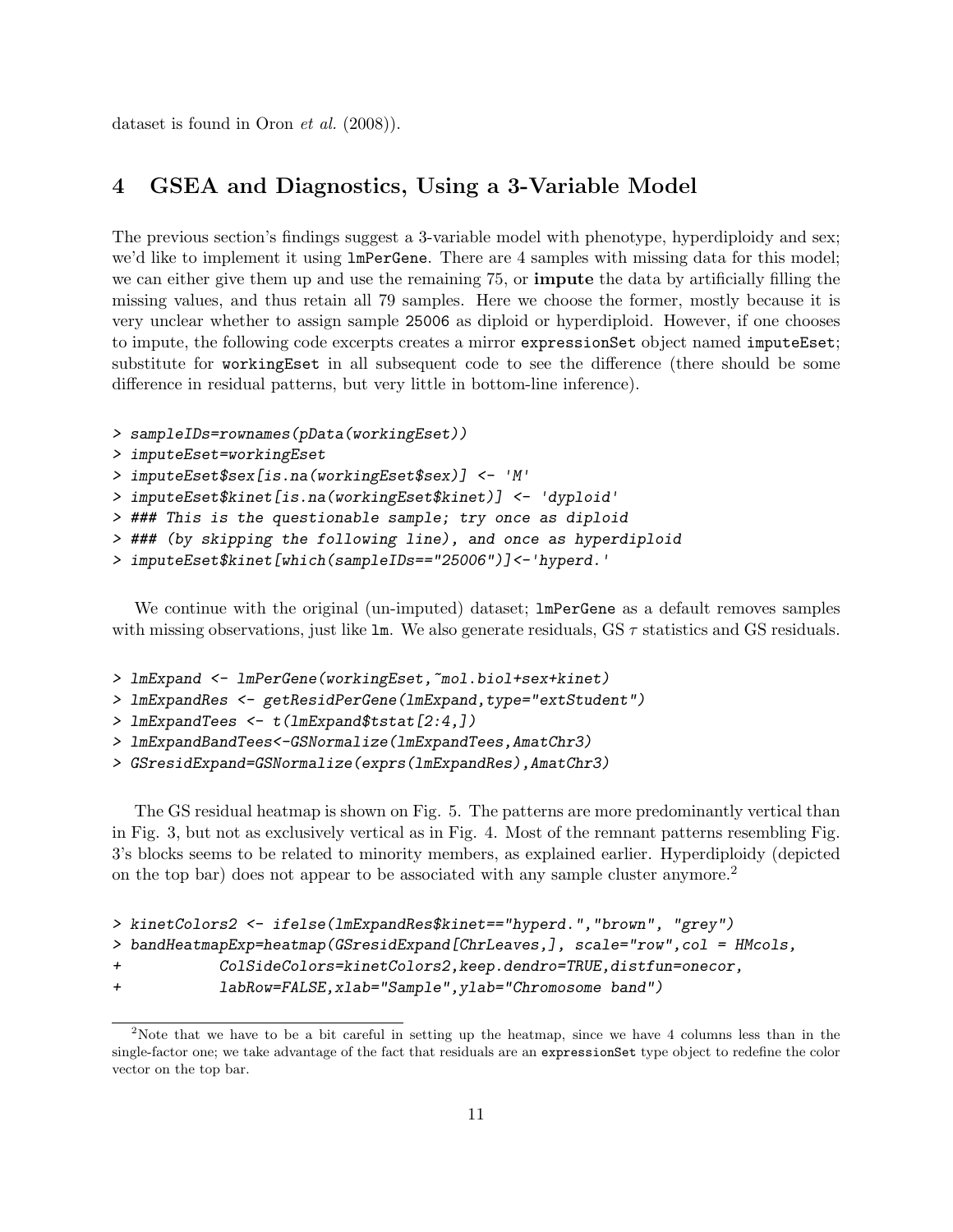

Figure 5: GS residuals from the 3-factor linear model. Layout and details are similar to those of Fig. 3.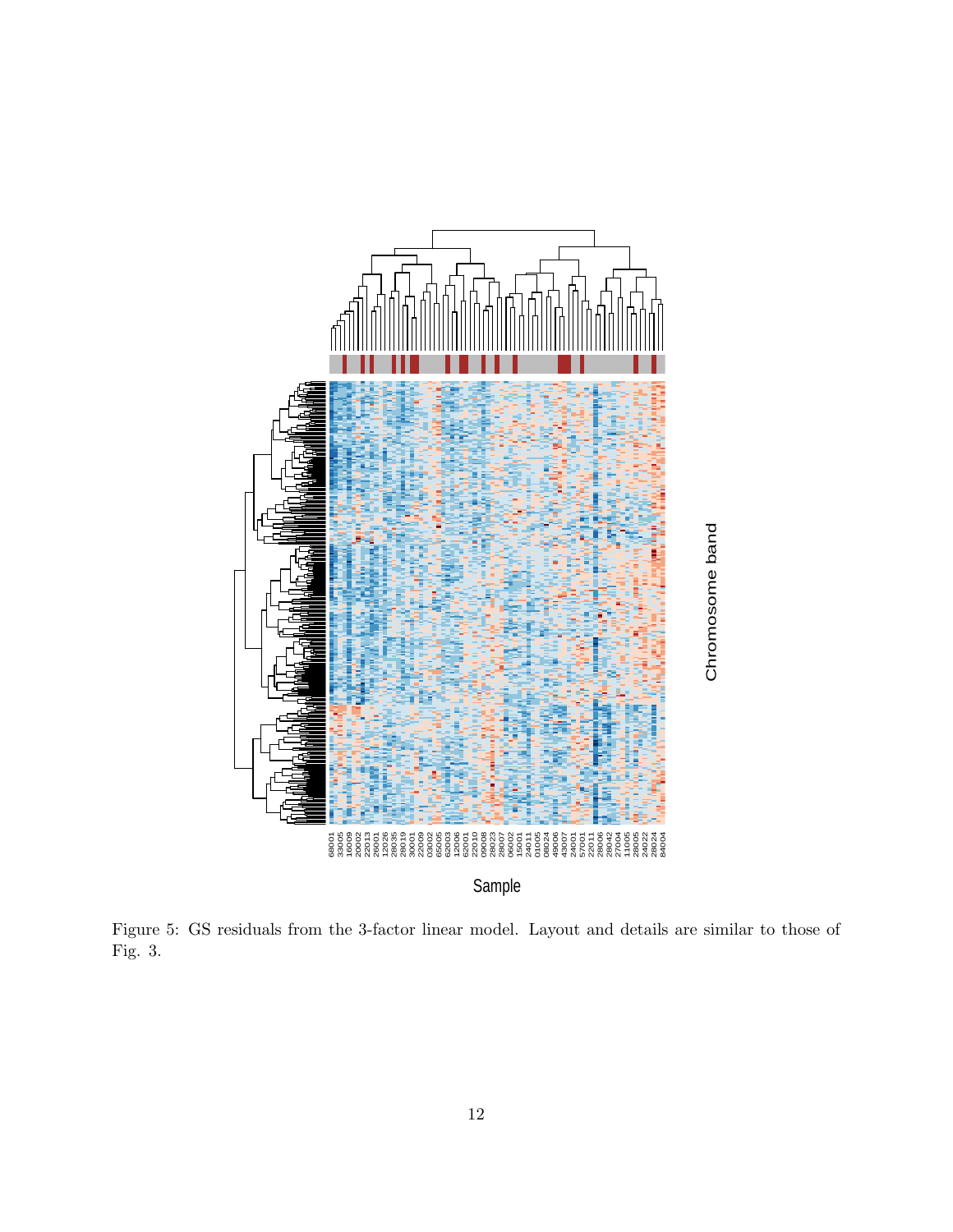We proceed to inference. As mentioned above, due to within-sample correlations the safe approach to inference is via label permutation tests. For a multiple regression model, we can infer about one factor of interest only by permuting its labels within each subgroup defined by a level combination of the adjusting factors. For example, the phenotype effect will be evaluated by separately and simultaneously permuting the phenotype labels of hyperdiploid females, hyperdiploid males, diploid females and diploid males, without mixing labels between the four groups. Using this approach the adjusting factors must be categorical (the factor of interest itself can be continuous). Function gsealmPerm performs such a permutation analysis. The factors are given as the RHS of a standard R model formula, with the first factor being the one of interest. If inference is needed for other factors, the same function can be called with a different factor ordering in the formula. In this document, we run only 125 permutations to save compilation time.

Below is a list of flagged chromosome bands, at the 0.01 level on either side, for the phenotype effect. Theoretically we approach the p-value as an alert flag, rather than an exact probability value (which it is not, due to both the hierarchical structure and multiple testing). In any case, to make the list less redundant we look only at the chromosome-tree "leaves" as before. The first list is of bands down-expressed on the BCR/ABL phenotype, followed by a list of those up-expressed on BCR/ABL. Note that we have set removeShift=TRUE (this is not an argument of gsealmPerm itself, but rather passed on to GSNormalize) – meaning that differential expression is estimated vs. the baseline gene-level expression gap between the phenotypes (calculated by default as the median of gene-level t-statistics).

```
> pvalsExpand=gsealmPerm(workingEset[LeafGenes,],~mol.biol+sex+kinet,AmatChr3[ChrLeaves,LeafGeness]
> pvalsExpand[pvalsExpand[,1]<flagp,1]
```
13q2 13q33 9p24 12q24.11 12q24.13 18q21.1 0.007936508 0.007936508 0.007936508 0.007936508 0.007936508 0.007936508 20q13.12 20q13.33 22q11.23 22q13.2 22q13.31 7p15.2 0.007936508 0.007936508 0.007936508 0.007936508 0.007936508 0.007936508 7q22.1 0.007936508

> pvalsExpand[pvalsExpand[,2]<flagp,2]

5q23 6q24 7q31 12q22 14q22.2 15q21.2 0.007936508 0.007936508 0.007936508 0.007936508 0.007936508 0.007936508 16p13.13 18p11.22 1p21.3 1p36.23 1q21.2 20p12.3 0.007936508 0.007936508 0.007936508 0.007936508 0.007936508 0.007936508 2p14 2q11.2 2q31.2 3q25.1 4q13.3 5p13.1 0.007936508 0.007936508 0.007936508 0.007936508 0.007936508 0.007936508 6q21 6q23.3 9q21.13 9q33.2 0.007936508 0.007936508 0.007936508 0.007936508

These lists are not very different from the ones obtained via a 1-factor model (not shown here; you can try and compare by running gsealmPerm on the phenotype-only model). So adjusting with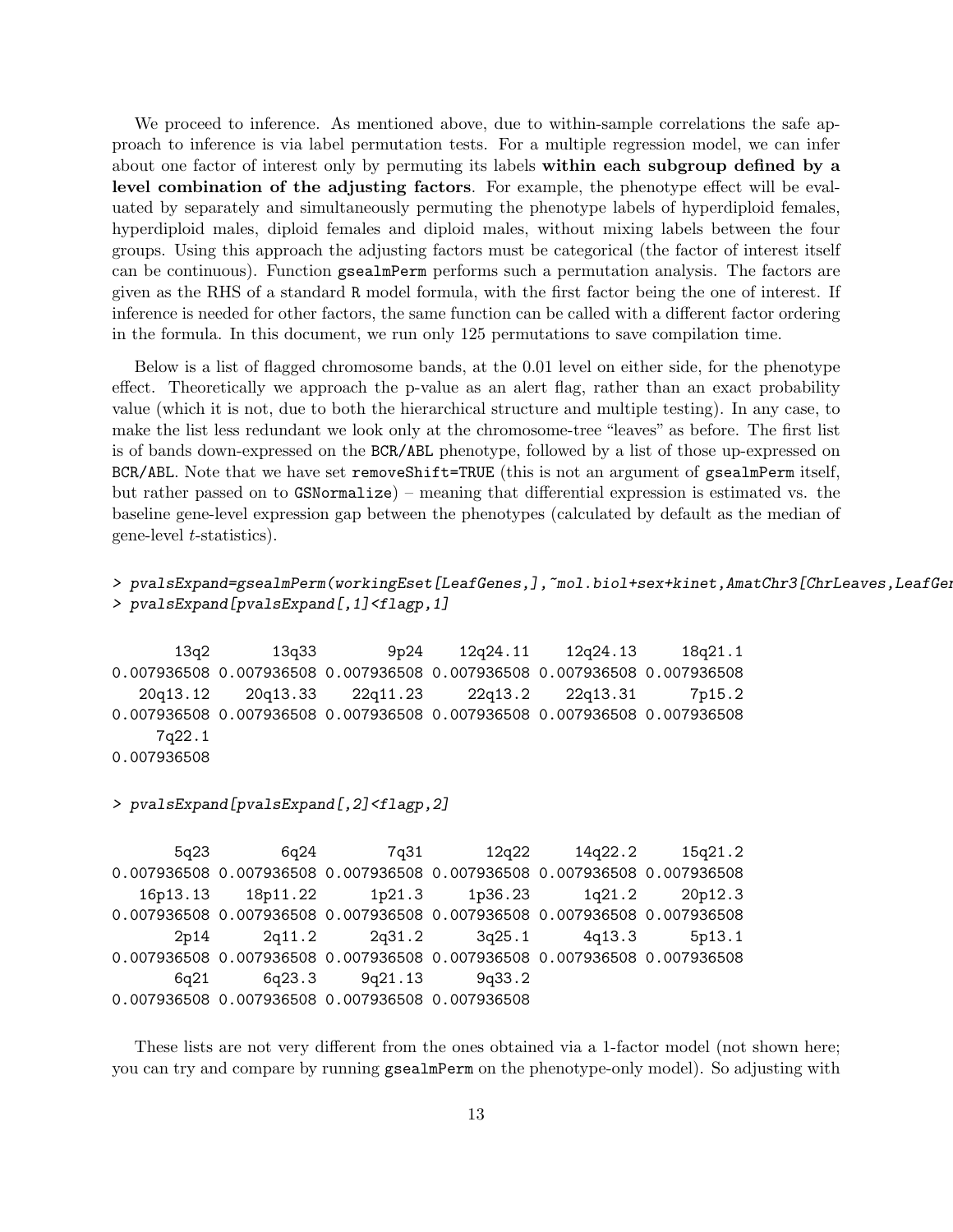two of the most obvious factors in the dataset does not substantially change inference about the phenotype effect.

The sex effect permutation test is omitted here for brevity. In any case, there are little surprises there - the only locations flagged as differentially expressed at the 0.01 level sit on the Y chromosome.

Finally, when getting to the hyperdiploidy effect our hard work in expanding the model bears fruit. Given the nature of the hyperdiploidy phenomenon, here we focus on complete chromosomes. It turns out – perhaps not so surprisingly – that quite a few chromosomes are flagged as overexpressed among the hyperdiploid samples. Here we leave removeShift in its default FALSE value, because we'd like to directly gauge the absolute chromosome-level expression differences between the hyperdiploid and diploid groups.

```
> chrNames=c(as.character(1:22),"X")
> pvalsHyper=gsealmPerm(workingEset,~kinet+mol.biol+sex,AmatChr3[chrNames,],nperm=nperm)
> pvalsHyper[pvalsHyper[,2]<flagp,2] ### over-expressed list for hyperdiploids
         19 22 X
0.007936508 0.007936508 0.007936508
>
> # browser()
>
> # oldflags=c(table(pvals[,1]<flagp)[2],table(pvals[,2]<flagp)[2])
> # newflags=c(table(pvals.Exp[,1]<flagp)[2],table(pvals.Exp[,2]<flagp)[2])
>
> #downtable=table(pvals[,1]<flagp,pvals.Exp[,1]<flagp)
> #uptable=table(pvals[,2]<flagp,pvals.Exp[,2]<flagp)
```
If we relax the alert level to 0.1, the over-expressed list expands to nearly ten chromosomes. Inspecting chromosome-level hyperdiploidy patterns among hyperdiploid subjects more closely (Fig. 6), it can be seen that chromosome X expression levels are closely correlated with chromosomes 6, 14 and 21, while chromosomes 19 and 22 follow a different pattern and are closely correlated with each other. Chromosome X in particular seems to dichotomize samples into two groups with strongly higher-than-average and lower-than-average responses. These observations may have biological significance.

```
> GSChromeResid=GSresidExpand[chrNames,]
```

```
> hyperHmap=heatmap(GSChromeResid[pvalsHyper[,2]<0.1,lmExpandRes$kinet=="hyperd."],
```

```
+ scale="row",col = HMcols,keep.dendro=TRUE,distfun=onecor,xlab="Sample ID",ylab="Chromosome")
```
#### 4.0.1 Influence Analysis

Recall that some samples (notably 28001) were visually flagged as potentially problematic outliers. What should we do about them? If there is still access to earlier-stage data (physical samples or raw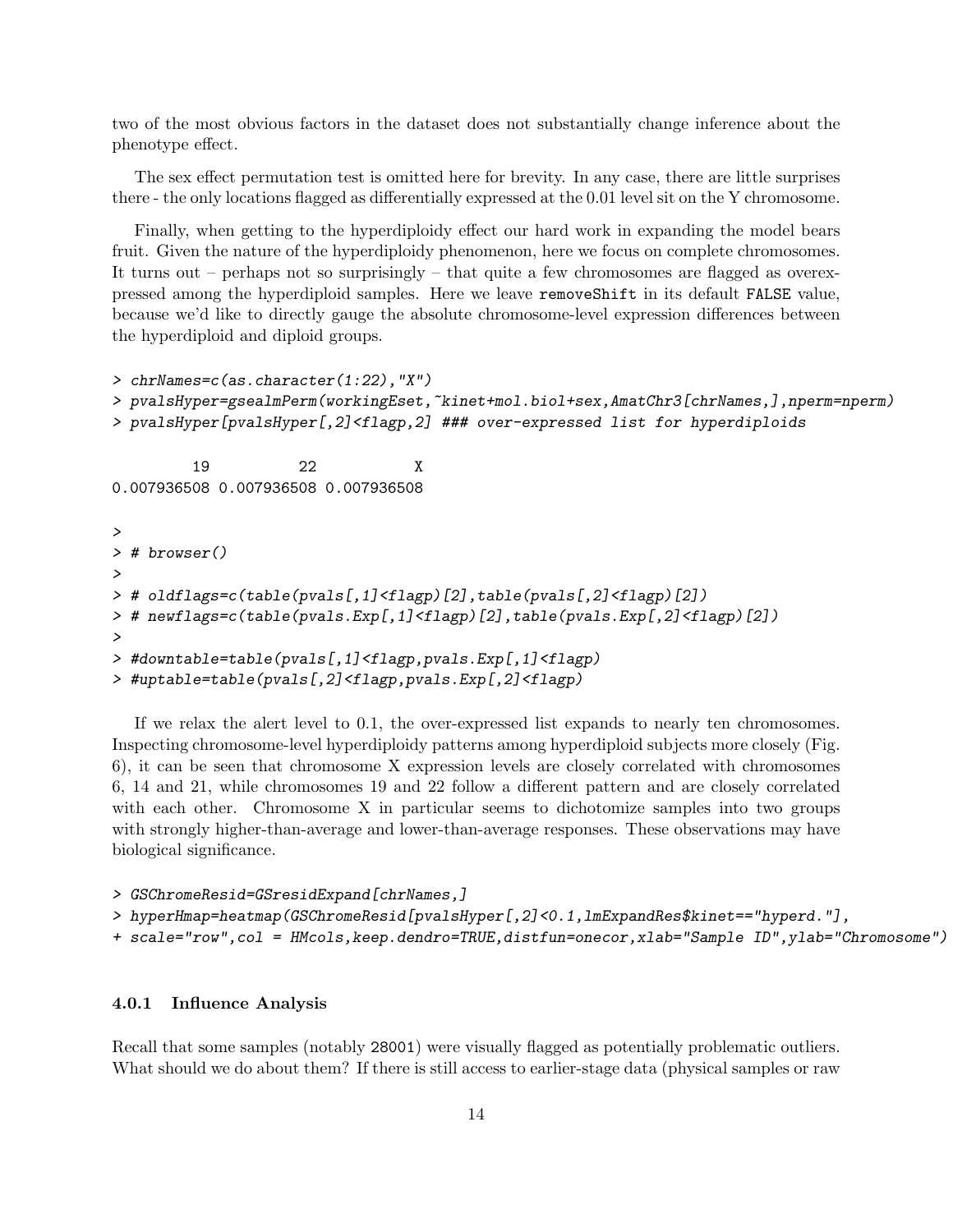

Figure 6: Complete-chromosome GS residuals from the 3-factor linear model, for chromosomes flagged as over-expressed under hyperdiploidy  $(p < 0.1)$ , and for the hyperdiploid subjects only.

images), it is always a good idea to inspect questionable samples directly. In the absence of such access, one needs to answer the practical question: how strongly does a single outlying observation affect model inference?

Since our model includes only dichotomous factors, fitting it boils down to calculating group averages – for 2 groups in the 1-factor case and for 8 groups in the 3-factor case. The smaller the group, the more leverage each sample in the group exerts (sample leverage values are obtained via the Leverage function). A measure known as Cook's D (Cook and Weisberg, 1982) incorporates a sample's leverage together with the magnitude of its residual, to calculate the square distance by which a single observation "moves" the model's parameter estimates.<sup>3</sup> The CooksDPerGene function performs this calculation for all samples and genes simultaneously.

In the GSEA framework, we would probably like to aggregate individual-gene D values within each chromosome band, in an analogous manner to  $\tau_{Si}$  and  $r_{Si}$ . However, normalizing by squareroot makes little sense since Cook's D is positive, not pivotal around zero. Instead, we suggest using

$$
D_{Si} = \sqrt{\sum_{g \in S} D_{gi}/|S|},\tag{4}
$$

which is simply the root-mean  $D$  value over the gene-set. This, too, can be accomplished via the GSNormalize function.

 $D_{Si}$  provides a measure of the typical amount by which the sample in question affects t-statistics for genes in the band. We are looking for samples whose overall  $D_{Si}$  values, across different genesets, are substantially larger than the overall baseline.

Since the 1-factor model splits the dataset into two roughly equal-sized groups, the leverage of all samples is roughly the same, and we expect this model's  $D_{Si}$  values to convey a similar message

<sup>&</sup>lt;sup>3</sup>The distance is measured in p-dimensional parameter space and normalized by the standard error.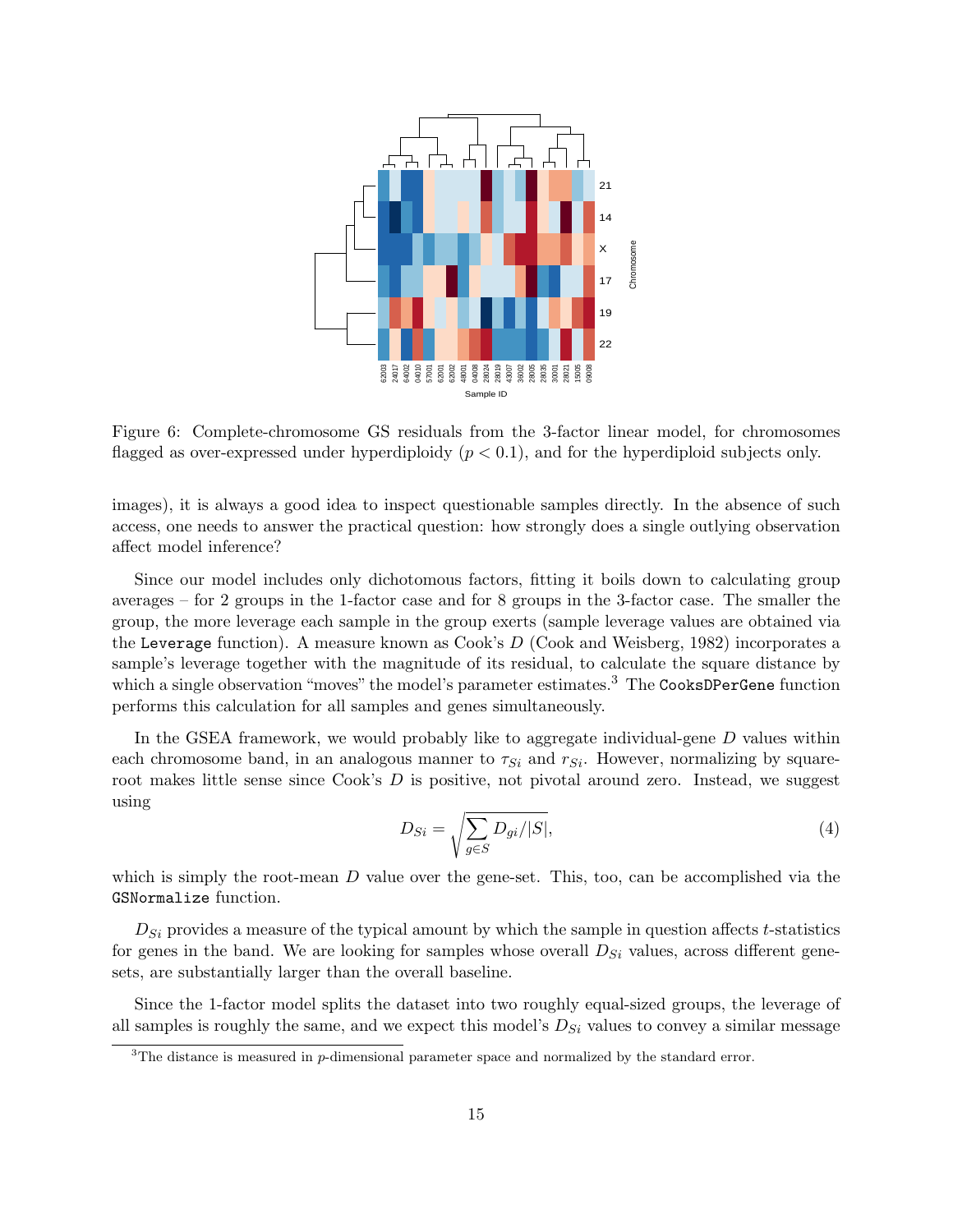to Fig. 3. For that model, even the strongest outlier samples do not appear to be substantially away from the pack (Fig. 7, top). The story is different for the 3-factor model (Fig. 7, bottom). There is at least one highly influential sample (relative to the baseline): sample 28024. This sample has become influential for the expanded model, because it belongs to a female subject with hyperdiploidy – one of the smallest among the 8 groups (by contrast, sample 28001 belongs to the largest group, and hence its diminished influence on the 3-factor model). Additionally, 28024's expression levels were quite variable to begin with: its Studentized residuals have the second-highest IQR (see Fig. 2). Again, if there is access to raw data in some form, it is a good idea to inspect them and see why this sample is so highly variable. Otherwise, a sensitivity analysis (repeating the regression without 28024 and comparing the results) may be in order – although in our particular case, the sample's overall influence does not appear to warrant taking this step.

```
> cookie1=CooksDPerGene(lmPhen)
```

```
> cookie3=CooksDPerGene(lmExpand)
```

```
> BandCooks1=GSNormalize(cookie1,AmatChr3,fun2=identity)
```

```
> BandCooks3=GSNormalize(cookie3,AmatChr3,fun2=identity)
```

```
> BandCooks1Base=BandCooks1[ChrLeaves,]
```

```
> BandCooks3Base=BandCooks3[ChrLeaves,]
```

```
> layout(1:2)
```

```
> boxplot(sqrt(BandCooks1Base)~col(BandCooks1Base),names=sampleIDs,pch='+',
```

```
+ cex=.2,las=3,cex.axis=.4,
```

```
+ main="Influence by sample and Chromosome Band: 1-Factor Model",
```

```
+ xlab="Sample ID",ylab="Cook's D (Band Root-Mean)",boxwex=.5,
```

```
+ cex.main=0.8,cex.lab=0.7,col=5)
```

```
> boxplot(sqrt(BandCooks3Base)~col(BandCooks3Base),
```

```
+ names=sampleIDs[!is.na(workingEset$kinet)],pch='+',
```

```
+ cex=.2,las=3,cex.axis=.4,
```

```
+ main="Influence by Sample and Chromosome Band: 3-Factor Model",
```

```
+ xlab="Sample ID",ylab="Cook's D (Band Root-Mean)",boxwex=.5,
```

```
+ cex.main=0.8,cex.lab=0.7,col=5,ylim=c(0,0.4))
```
The  $D_{Si}$  measure can also be used to check whether there are any problem gene-sets, i.e., chromosome bands influenced by an unduly large number of outlying samples. In our case, there are no such bands.<sup>4</sup>

The GSEAlm package also offers two other commonly encountered diagnostics: dffitsPerGene and dfbetasPerGene, each using a different measure of how individual samples affect estimation. According to recent theory (LaMotte, 1999; Jensen, 2001), all three influence diagnostics convey probabilistically equivalent information from the strict perspective of outlier identification. However, these functions are still useful for visual problem identification.

<sup>4</sup>Graph not shown here; it can be easily produced by constructing a boxplot by rows rather than columns in the code above – you'll also need to set names=rownames(AmatChr3[ChrLeaves,]).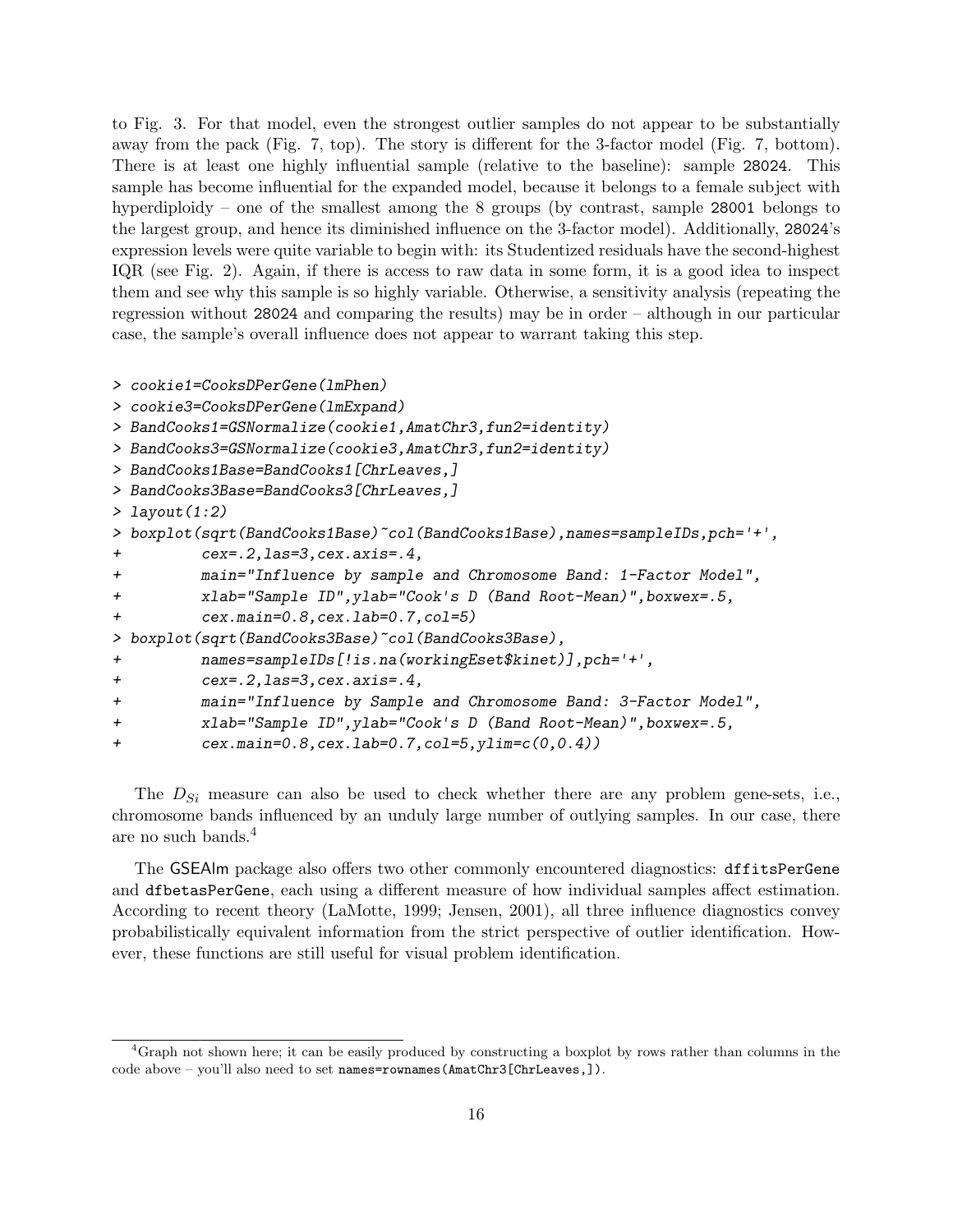

**Influence by sample and Chromosome Band: 1−Factor Model**



**Influence by Sample and Chromosome Band: 3−Factor Model**

Figure 7: Chromosome-band root-mean Cook's D values, summarized by sample, for the 1-factor (top) and 3-factor (bottom) models.